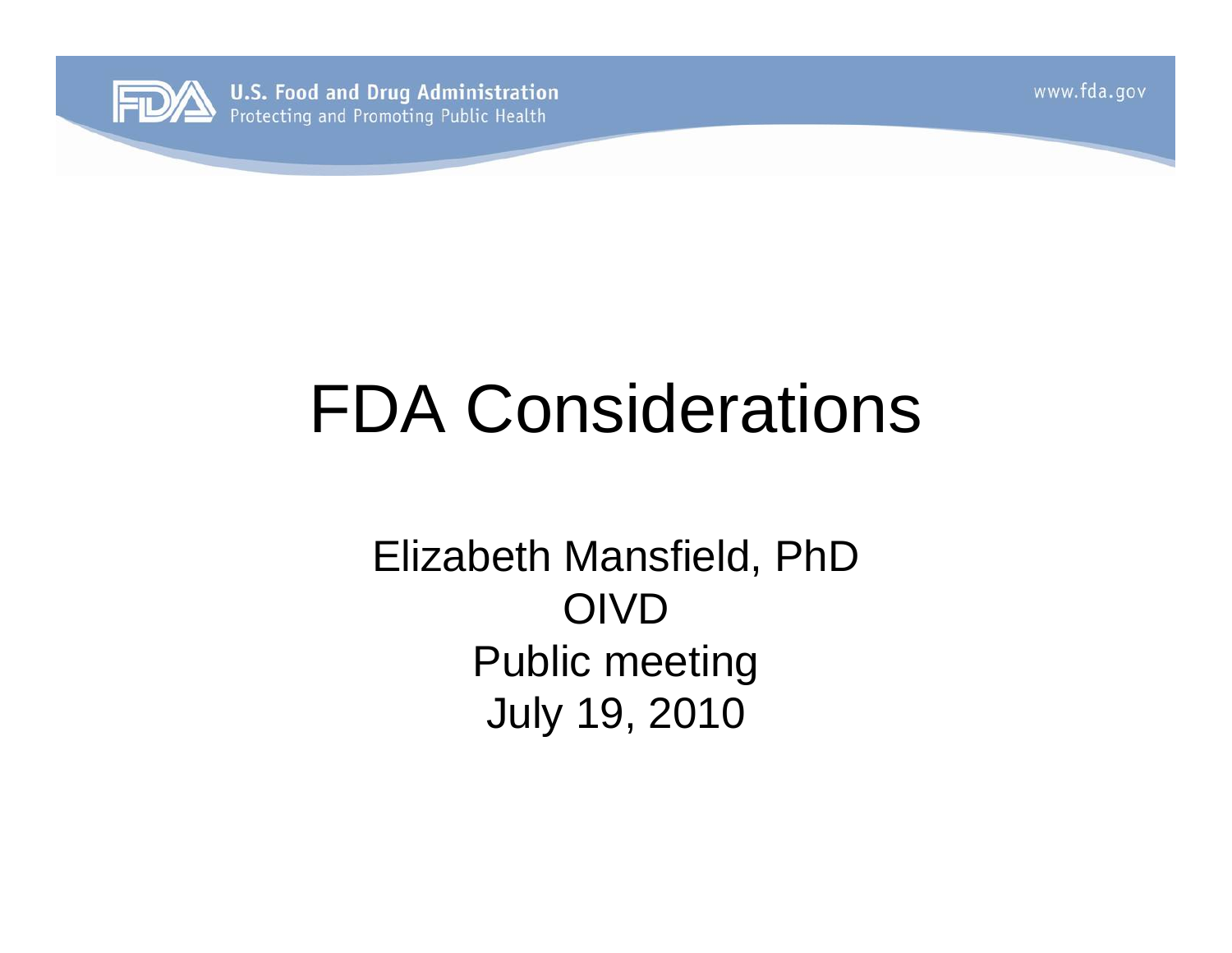

# Why are we here?

- New era of molecular diagnostics and personalized medicine
- Broad agreement that diagnostics are the linchpin of personalized care
- Public needs assurances that diagnostics are sound and reliable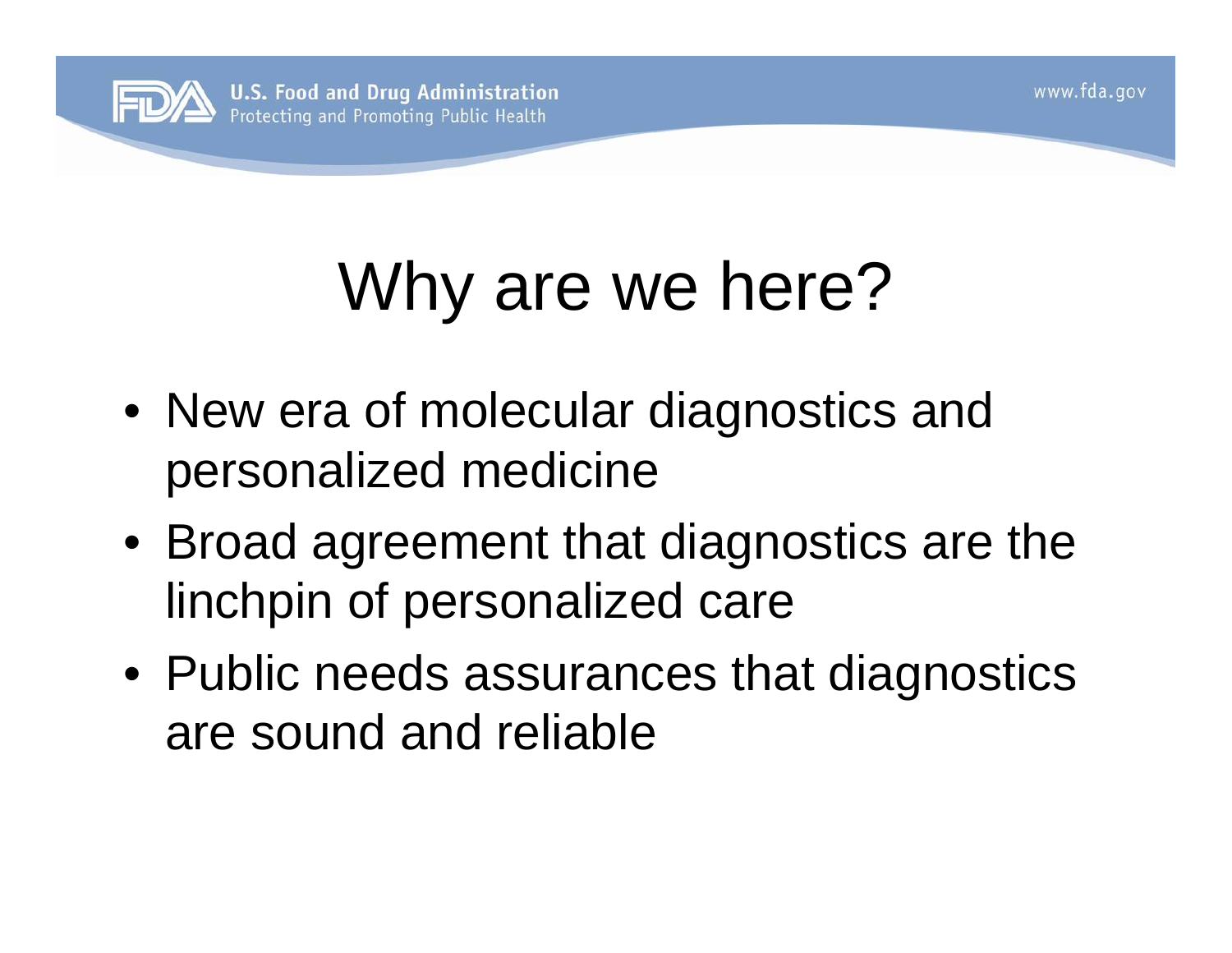

**U.S. Food and Drug Administration** Protecting and Promoting Public Health

#### www.fda.gov

#### FDA Mission

#### Benefi

Gettin $\sharp$ Safe and effective devices to market as quickly as possible. . .



#### Risks

While ensuring that current devices on the market remain safe and effective. .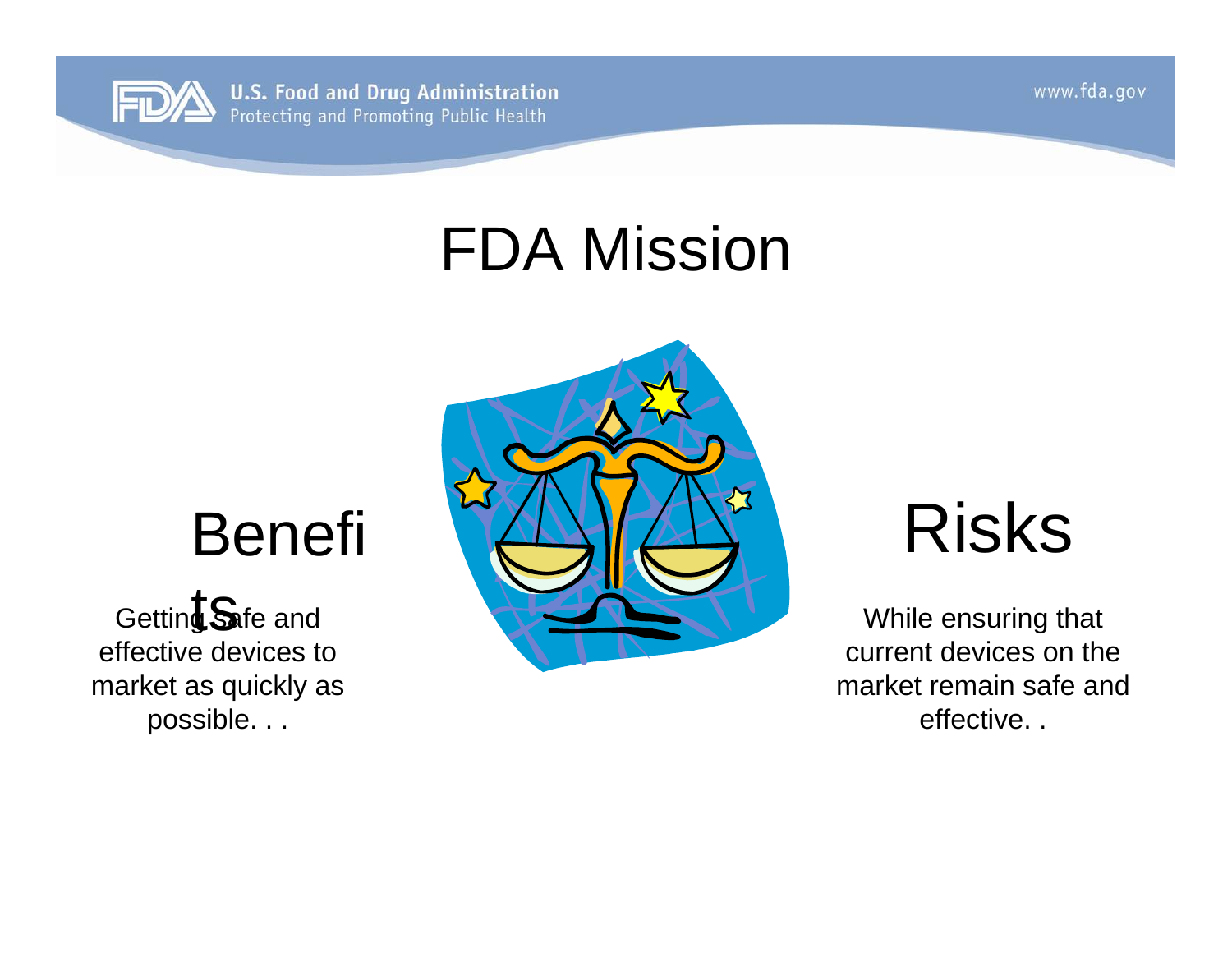

# LDTs provide value

- Motivated to create new tests for unmet needs
	- Smaller volume tests
	- –Geographic proximity/rapid TAT
	- and the state of the state Specialty tests requiring specific technical expertise/training
	- –Rapid response to critical need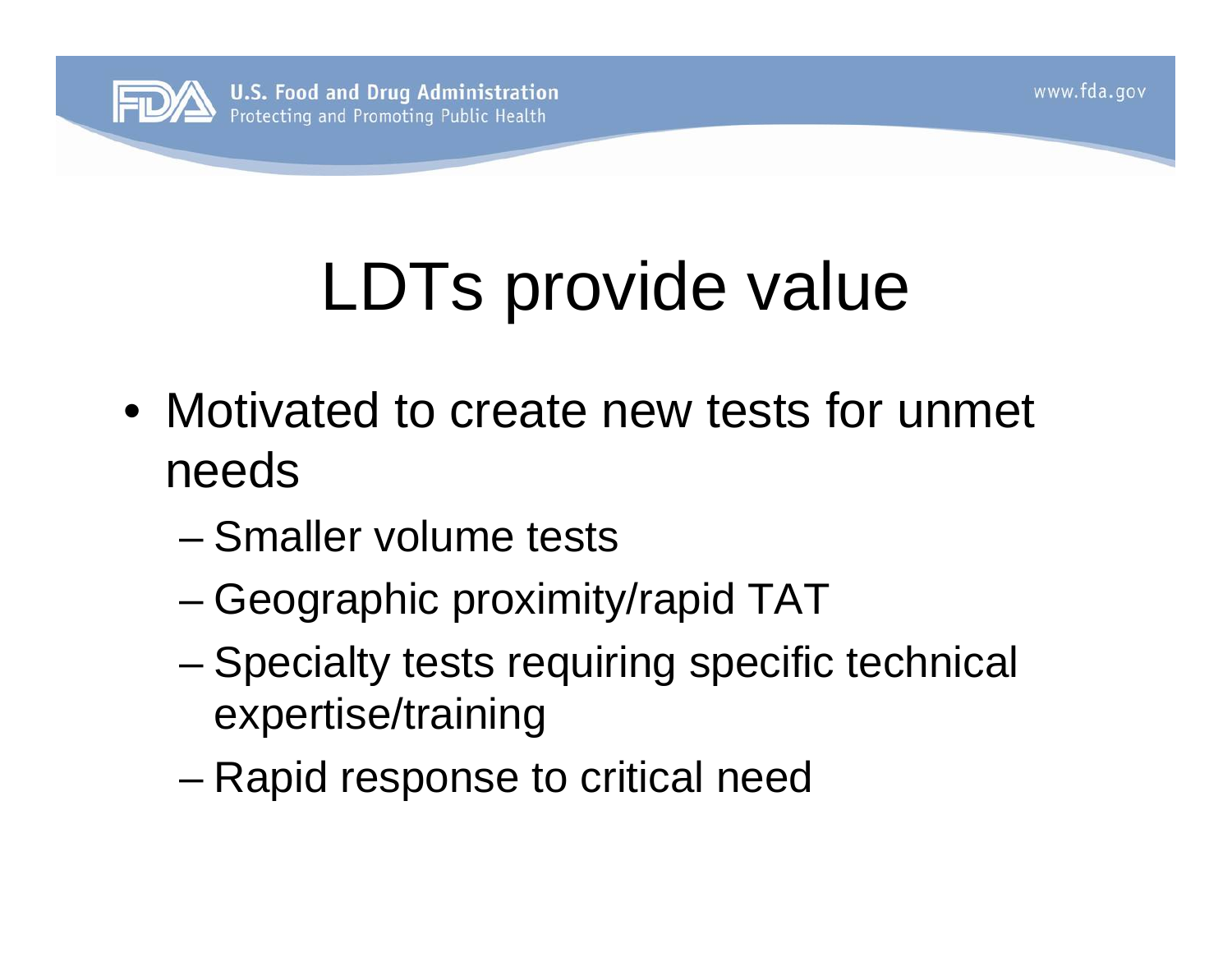

#### FDA adds value

- Risk-based oversight
	- and the state of the state Basic controls, independent premarket review, postmarket monitoring
- Reasonable assurances:
	- –Predictable performance
	- – Uniform and appropriately controlled manufacture
	- –Detection/correction of malfunction, failure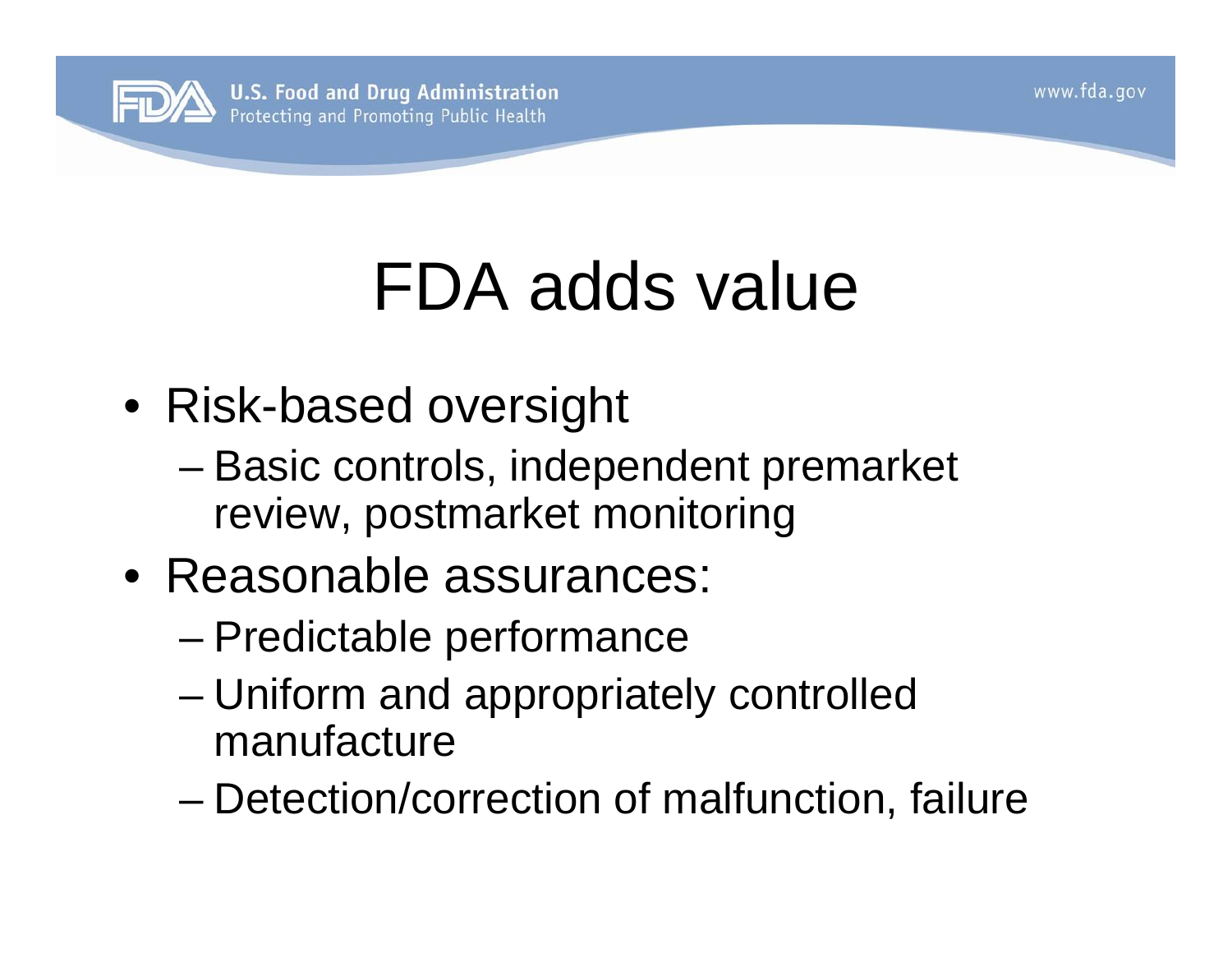

**Links of the Common** 

# What's happening now

- Re-assessment of bifurcated regulatory strategy LDTs and traditional commercially distributed IVDs
	- Today, logical basis of bifurcation has faded
	- LDTs have evolved to be more like commercial IVDs
	- and the state of the Unlevel playing field
		- Stifle high-quality innovation?
		- Introduce unreasonable risk?
			- Uncontrolled design/manufacture
			- Unsupported claims
			- Unreported malfunctions, failures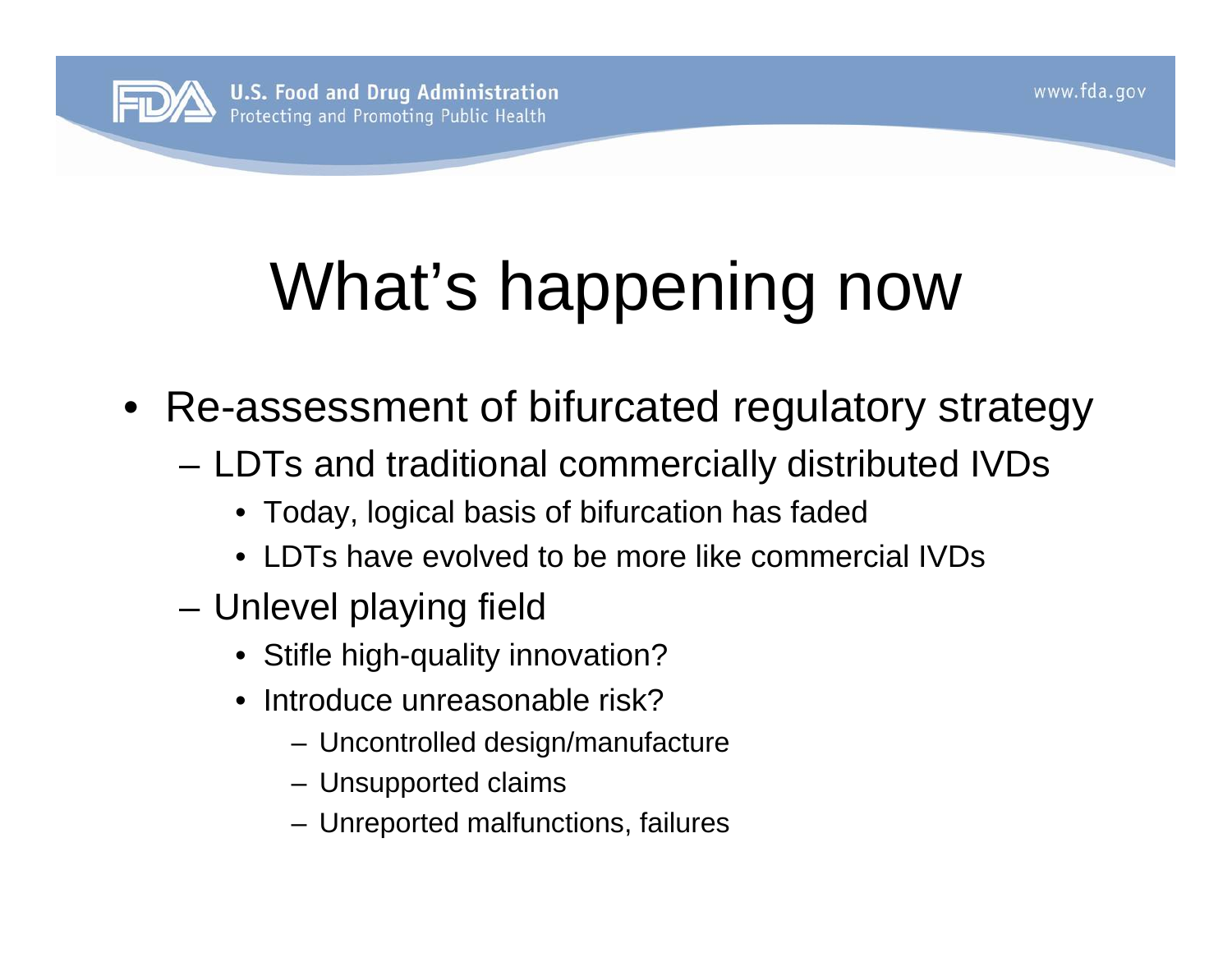

## Current issues

- "LDT" status is self-applied
	- –No formal regulatory definition of "LDT"
	- and the state of the Many labs offer tests created by others as LDTs
	- **Links of the Company** LDT = loophole, in some cases
- Preliminary information often packaged as medically actionable
- Formalized control of design is lacking –Direct guide to what and how to validate
- Software is often uncontrolled
	- **Links of the Company** Software design and validation principles are critical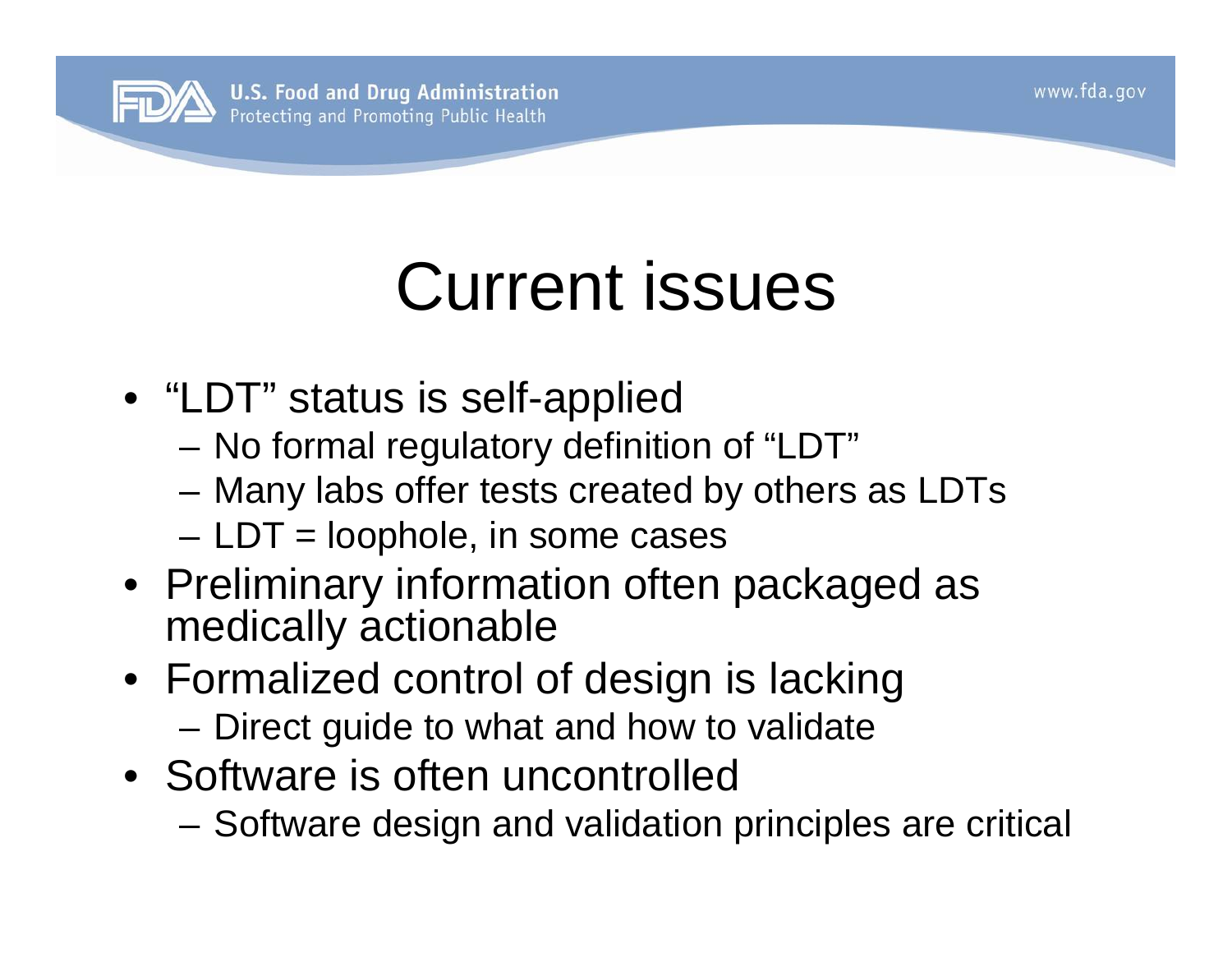

#### **Considerations**

- Assuring that LDTs are safe and effective…
- …while facilitating innovation
- Avoiding duplication with CLIA
- Utilizing CLIA or deemed inspectors
- Avoiding disruption of testing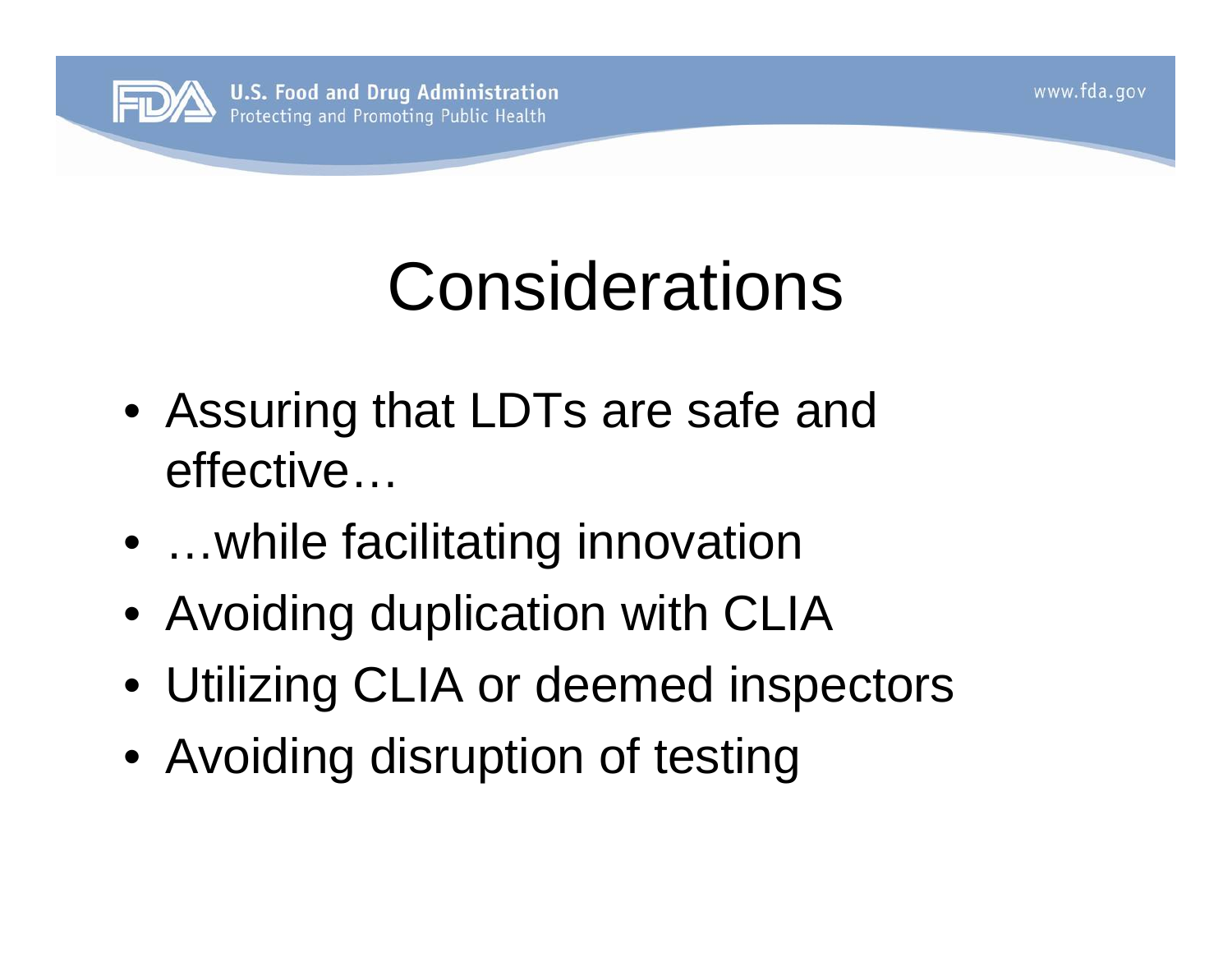

#### Risk-based Classification

- • How would an undetected false result affect a patient?
	- – Serious injury or death, difficult to detect false result, high public health risk
		- • Incorrect and harmful clinical management, invasive procedure, failure to follow up
			- Companion diagnostics, cancer diagnosis, tests that direct or very strongly influence patient management of serious diease, tests for serious/fatal communicable diseases
	- – Non-serious injury, relatively easy to detect false result, adjunctive test
		- • Delayed test results, uncertain clinical management, continued testing, psychosocial issues
			- Tests where phenotype is already known, tests where multiple findings used to direct clinical management, tests to monitor already-detected disease
	- Little potential for injury, easy to detect false result, highly adjunctive test
		- • Unlikely to directly affect clinical management, knowledge only without change in management, evaluation without directed management
			- Tests that identify one among many defining characteristics of a tissue or cell, tests that have little clinical impact, certain instruments and equipment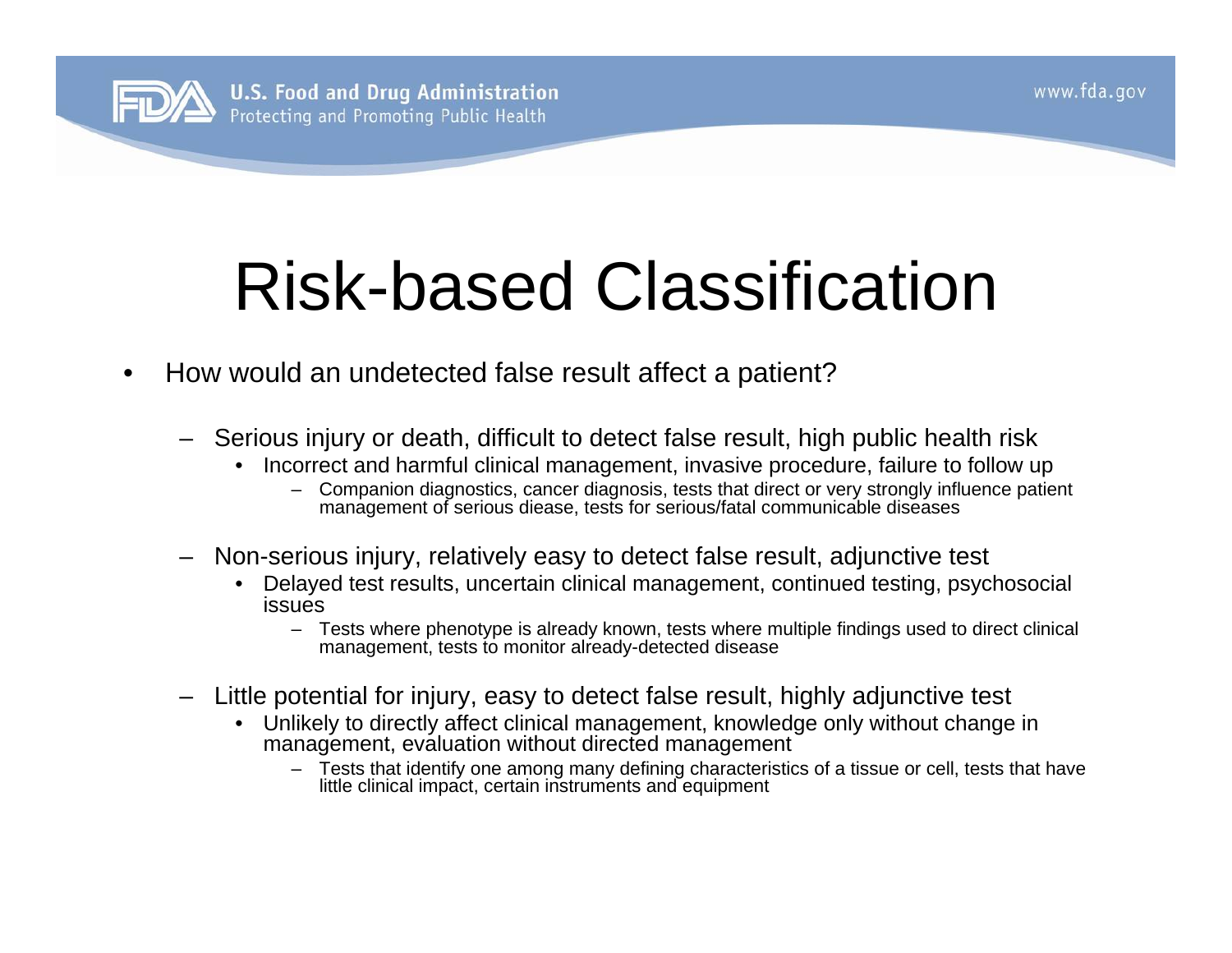

# Our approach

- FDA regulates tests, not labs
- FDA authority can address oversight, to the benefit of labs and consumers
- LDT problems not applicable across the board, but FDA oversight brings value as a uniform system
- Risk-based framework appropriate for all manufacturers adds value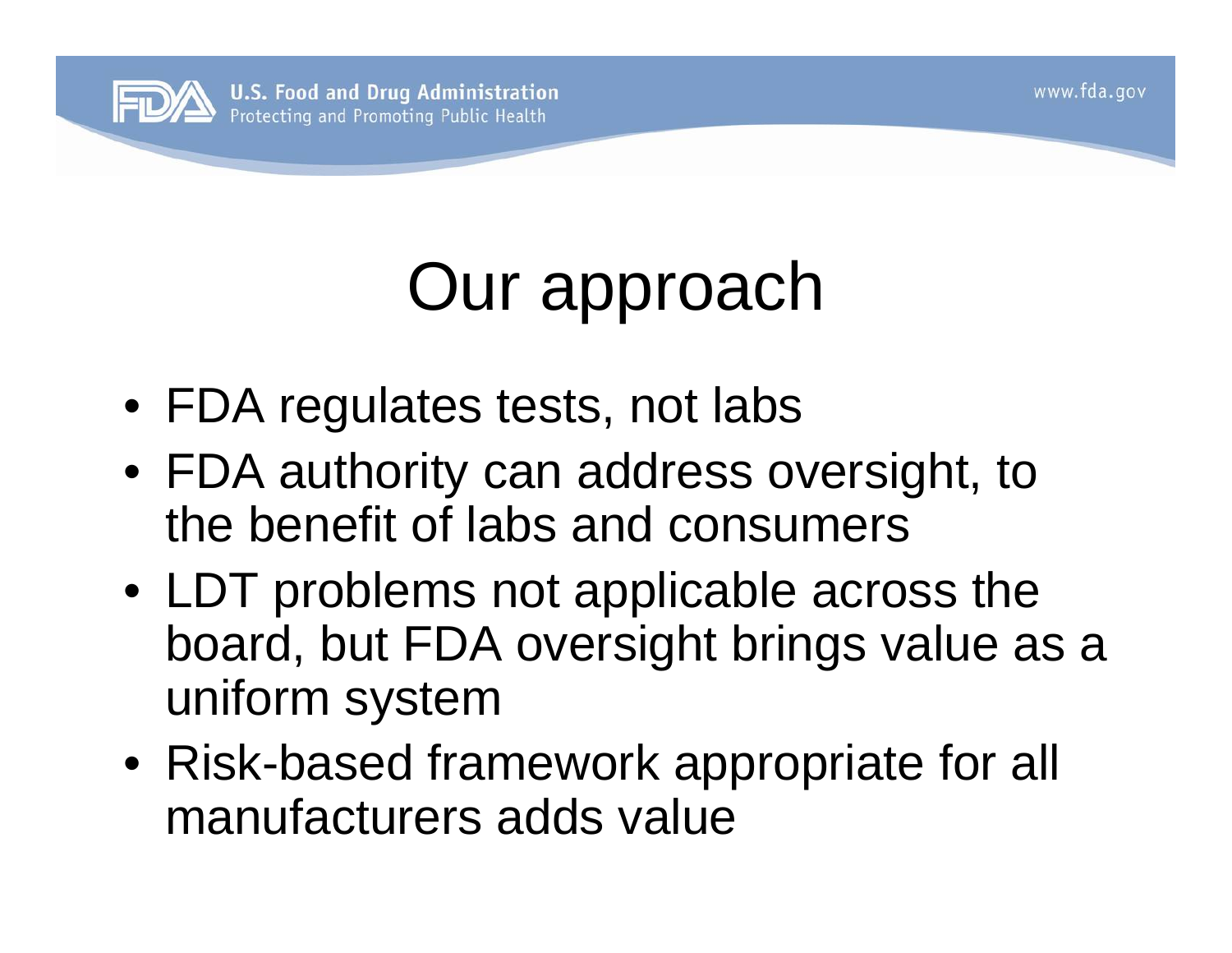

# Elements that may be helpful

- Resource management: revisit of currently regulated tests to assess potential for downclassification
- Risk-based phase in over time to allow for predictability, planning
- List of who offers what
	- **Links of the Company** Coordinate with NIH's Genetic Test Registry?
	- –Expanded registration and listing?
- Implement modifications to current oversight structure where appropriate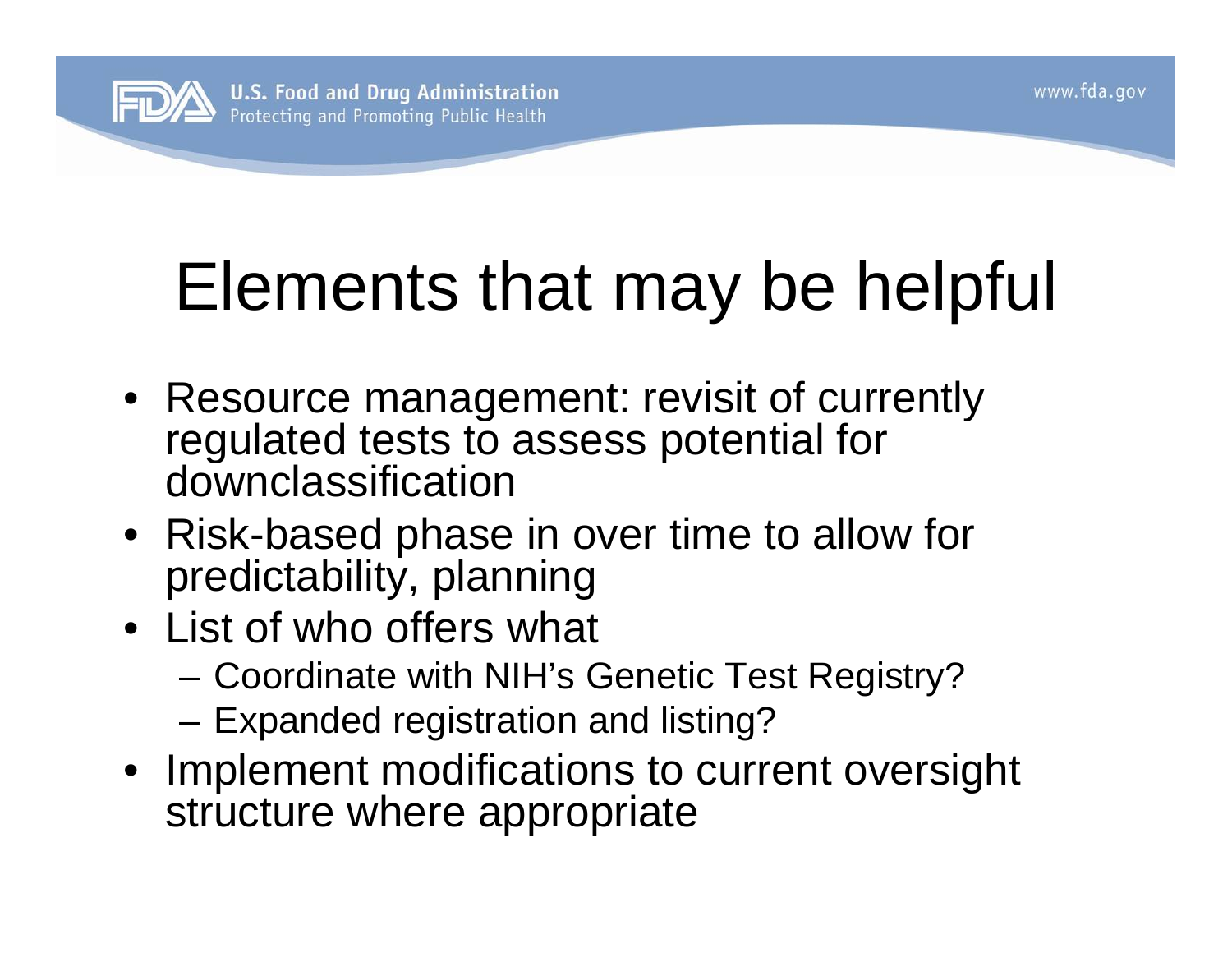

# How will FDA manage this?

- Plan for some re-assessment across the board**Links of the Company** Goal to focus on risk, will adjust oversight if needed
- We will use and build our resources according to need
	- Phase-in?
	- Downclassification?
	- and the state of the Pilots for 3<sup>rd</sup> party accreditation?
		- Review
		- •**Inspection**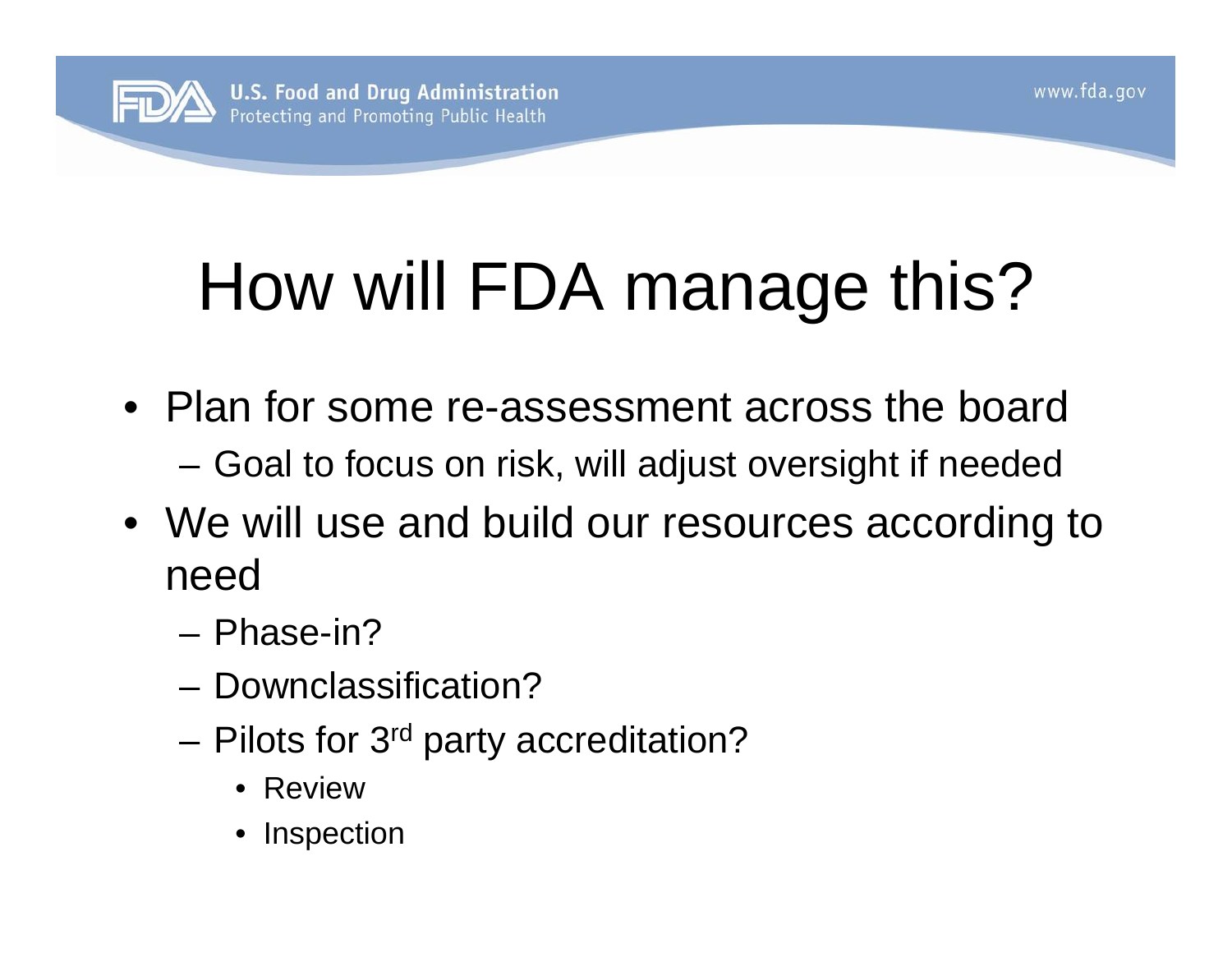

#### How will stakeholders get information?

- Understood that lots of outreach and education may be needed
	- Guidance
	- IVD Forum
	- and the state of the state PreIDE program
	- and the state of the state Informational meetings
	- –Advisory panels
	- and the state of the state Direct questions to FDA staff